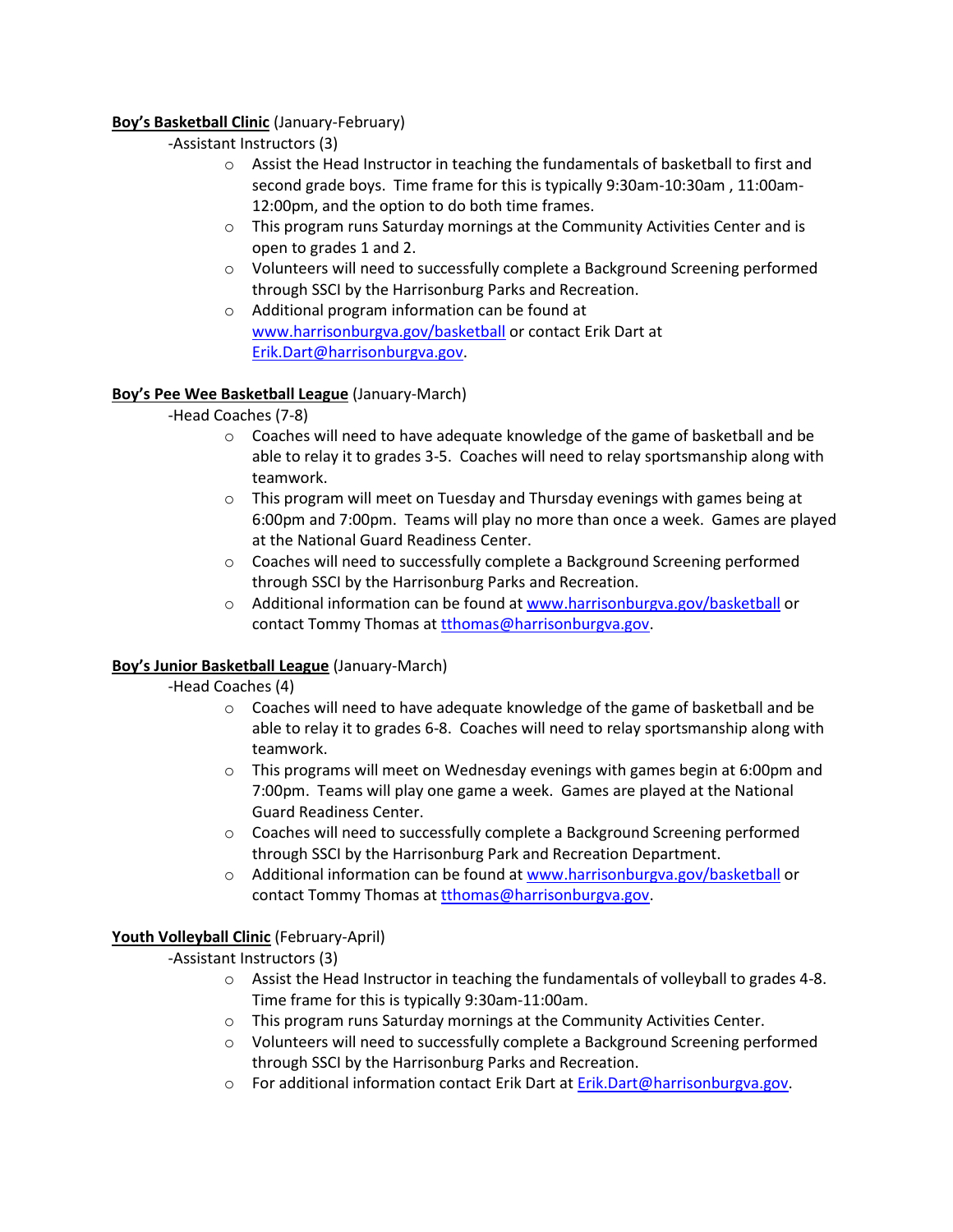## **Youth Flag Football** (September-October)

## -Head Coaches (4)

-Assistant Coaches (12)

- o Coaches are needed to teach basic fundamentals of football to ages 5-7. Time frame for this is typically evenings during the week for practices. Games will be played on Wednesday evenings at either 6:00pm or 7:00pm. The entire length of the season is 6 weeks, with the 4 games over the last 4 weeks.
- o Games will be held at Purcell Park, practice location will be determined by the Athletics Division based on field availability.
- o Volunteers will need to successfully complete a Background Screening performed through SSCI by the Harrisonburg Parks and Recreation.
- o Additional program information can be found a[t www.harrisonburgva.gov/football](http://www.harrisonburgva.gov/football-cheerleading)[cheerleading](http://www.harrisonburgva.gov/football-cheerleading) or contact Erik Dart at [Erik.Dart@harrisonburgva.gov.](mailto:Erik.Dart@harrisonburgva.gov)

# **Pee Wee League Football** (August-October)

-Head Coaches (4)

-Assistant Coaches (12)

- o Coaches are needed to lead ages 7-9 in the game of football. Coaches will need to have adequate knowledge of the game, its structure, and how to teach it in an age appropriate manner. Coaches must have the ability to have a good working relationship with players, parents, administrators, and officials.
- $\circ$  The time frame for this is typically evenings during the week for practices. Games will be played on Tuesday and Thursday evenings at 6:00pm. The entire length of the season is 8 weeks, with 6 games over the last 6 weeks.
- o Games will be held at Purcell Park, practice location will be determined by the Athletics Division based on field availability.
- o Volunteers will need to successfully complete a Background Screening performed through SSCI by the Harrisonburg Parks and Recreation.
- o Additional program information can be found a[t www.harrisonburgva.gov/football](http://www.harrisonburgva.gov/football-cheerleading)[cheerleading](http://www.harrisonburgva.gov/football-cheerleading) or contact Tommy Thomas at [tthomas@harrisonburgva.gov.](mailto:tthomas@harrisonburgva.gov)

# **Junior League Football** (August-October)

Head Coaches (3)

-Assistant Coaches (12)

- $\circ$  Coaches are needed to lead ages 10-12 in the game of football. Coaches will need to have adequate knowledge of the game, its structure, and how to teach it in an age appropriate manner. Coaches must have the ability to have a good working relationship with players, parents, administrators, and officials.
- $\circ$  The time frame for this is typically evenings during the week for practices. Games will be played on Wednesday evenings at 7:00pm. The entire length of the season is 8 weeks, with 6 games over the last 6 weeks.
- o Games will be held at Purcell Park, practice location will be determined by the Athletics Division based on field availability.
- o Volunteers will need to successfully complete a Background Screening performed through SSCI by the Harrisonburg Parks and Recreation.
- $\circ$  Additional program information can be found a[t www.harrisonburgva.gov/football](http://www.harrisonburgva.gov/football-cheerleading)[cheerleading](http://www.harrisonburgva.gov/football-cheerleading) or contact Tommy Thomas at [tthomas@harrisonburgva.gov.](mailto:tthomas@harrisonburgva.gov)